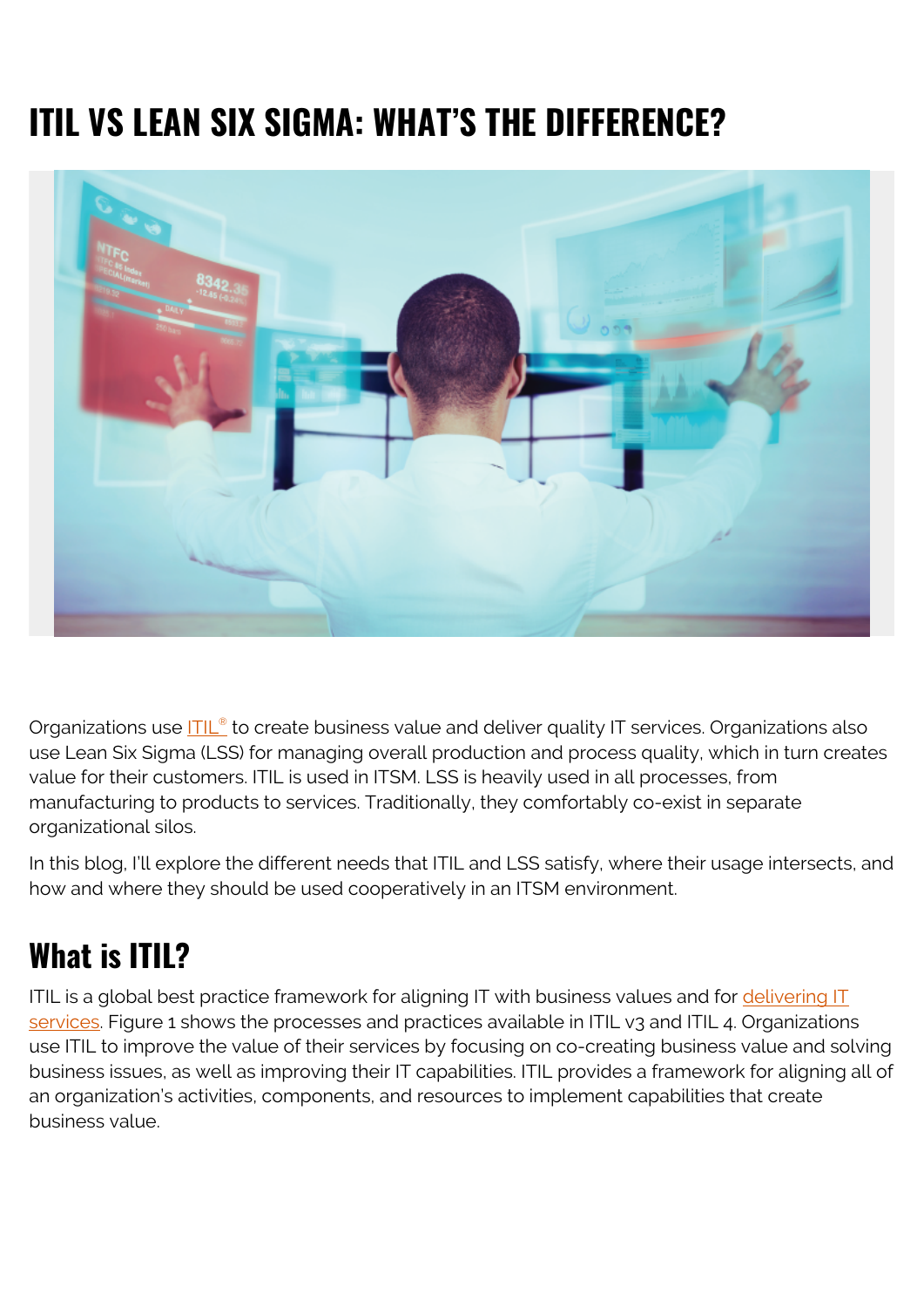| <b>ITIL v3 Processes</b>                 | <b>ITIL 4 Practices</b>                                  |
|------------------------------------------|----------------------------------------------------------|
| <b>Service strategy</b>                  | <b>General management</b>                                |
| Financial management                     | Architecture management                                  |
| Demand management                        | <b>Continual improvement</b>                             |
| Service portfolio management             | Information security management                          |
| Service design                           | Knowledge management<br><b>Measurement and reporting</b> |
| IT Service continuity management         | Organizational change management                         |
| Availability management                  | Portfolio management                                     |
| Capacity management                      | Project management                                       |
| Service level management                 | Relationship management                                  |
| Supplier management                      | <b>Risk management</b>                                   |
| Information security management          | Service financial management                             |
| Service catalogue management             | <b>Strategy management</b>                               |
|                                          | Supplier management                                      |
| <b>Service transition</b>                | Workforce and talent management                          |
| Service asset & configuration management | Service management                                       |
| Release & deployment management          | <b>Availability management</b>                           |
| Change management                        | <b>Business analysis</b>                                 |
| Knowledge management                     | Capacity and performance management                      |
| Service validation & testing             | Change control                                           |
| Evaluation                               | Incident management                                      |
| Transition planning & support            | IT asset management                                      |
| Service operation                        | Monitoring and event management                          |
|                                          | Problem management                                       |
| Problem management                       | Release management                                       |
| Incident management                      | Service catalogue management                             |
| Access management                        | Service configuration management                         |
| Request fulfillment                      | Service continuity management                            |
| Event management                         | Service design                                           |
| Application management                   | Service desk                                             |
| IT operations management                 | Service level management                                 |
| <b>Technical management</b>              | Service request management                               |
| Service desk                             | Service validation and testing                           |
| Continual service improvement            | <b>Technology management</b>                             |
| Service measurement                      | Deployment management                                    |
| Service reporting                        | Infrastructure and platform management                   |
| 7 step improvement process               | Software development and management                      |

Figure 1: Processes and practices framework items in ITIL v3 and ITIL 4

### **What is Lean Six Sigma?**

Lean Six Sigma (LSS) combines two popular methodologies—Lean and Six Sigma—to improve quality, cost, delivery, and nimbleness. LSS provides methodologies and tools for continuous improvement through process optimization, which leads to increased efficiency and profitability.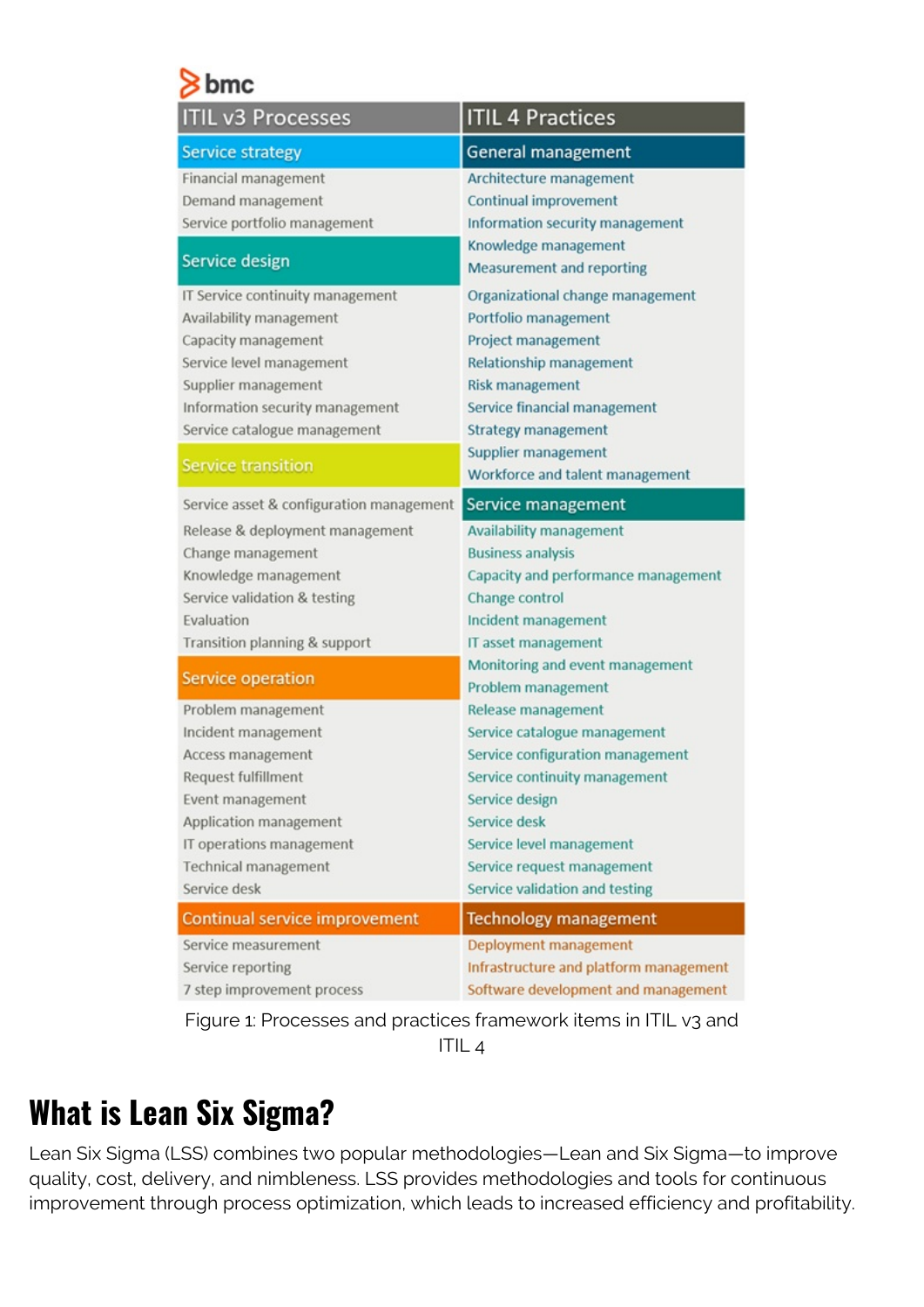### **Lean Methodologies**

[Lean methodologies](https://blogs.bmc.com/blogs/lean-startup-enterprise/) emphasize eliminating eight types of process waste [\(figure 2\)](#page--1-0) by applying four principles [\(figure 3\)](#page--1-0).



Figure 2: The eight wastes Lean aims to eliminate. The first letter of each waste category spells the acronym **DOWN TIME**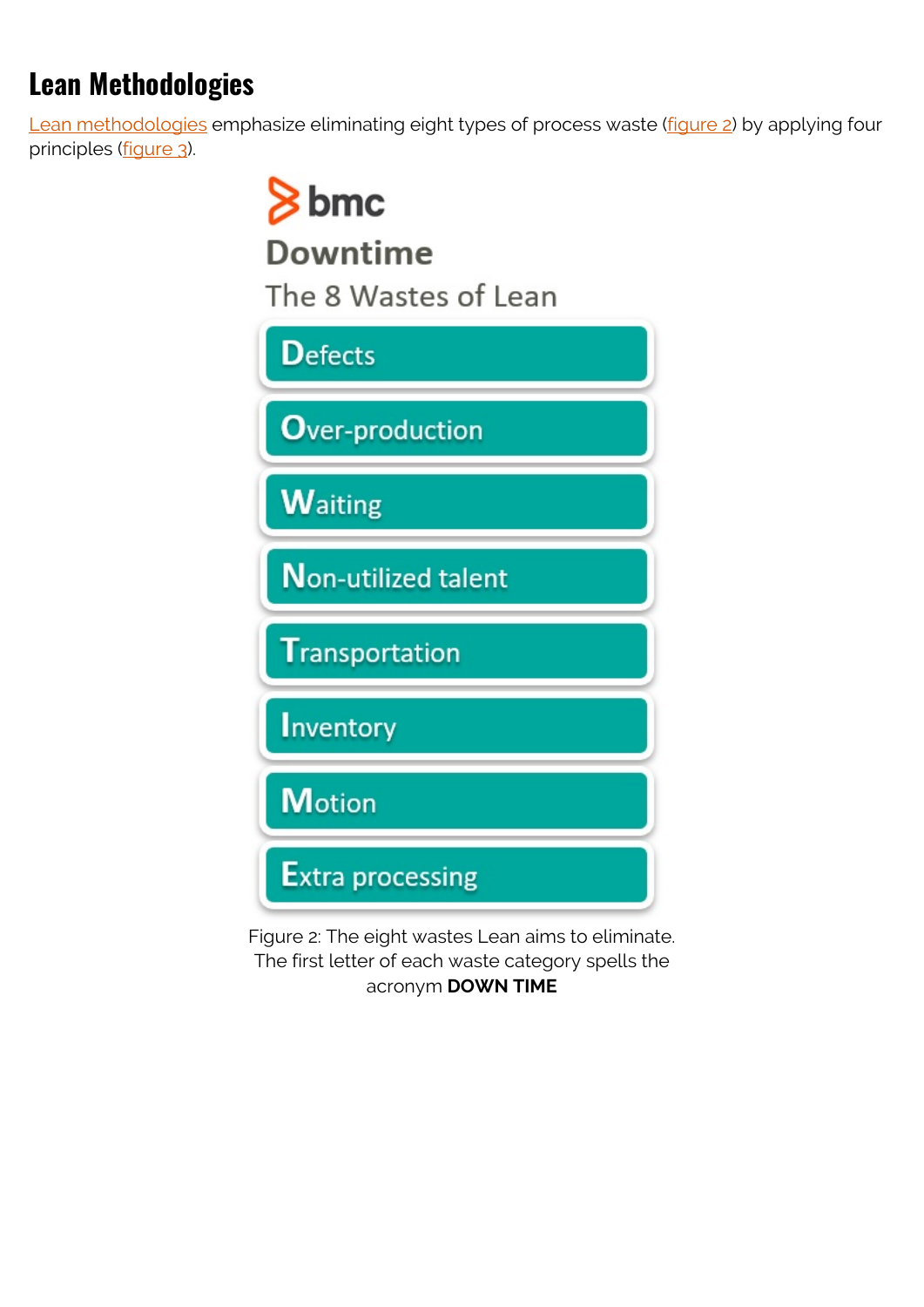

| <b>Lean Principle</b> | <b>Description</b>                                                         |
|-----------------------|----------------------------------------------------------------------------|
| Pull                  | Let the customer or the next step in<br>the process pull value through the |
|                       | chain. Avoid over-production and<br>excess inventory.                      |
| Zero defects          | Avoid rework and quality issues by                                         |
|                       | identifying errors as close as                                             |
|                       | possible to their origin point.                                            |
| One-piece flow        | Align and focus all process steps to                                       |
|                       | add value and eliminate waste every                                        |
|                       | step of the way. Value is added from                                       |
|                       | start to finish in a process, in a                                         |
|                       | smooth uninterrupted flow.                                                 |
| Takt                  | All goods and services are produced                                        |
|                       | in a continuous flow or rhythm to                                          |
|                       | meet customer demand.                                                      |

Figure 3: The four Lean principles

#### **Six Sigma**

Six Sigma emphasizes identifying and eliminating the causes of process defects and reducing process variation, using statistical quality control techniques and data-driven methodologies, such as:

- **Define-Measure-Analyze-Improve-Control (DMAIC)** for existing process improvement
- **Define-Measure-Analyze-Design-Verify (DMADV)** for new process development

### **Combined: Lean Six Sigma**

Used together, LSS attempts to:

- Prevent process defects
- Streamline and make processes nimbler
- Decrease lead time